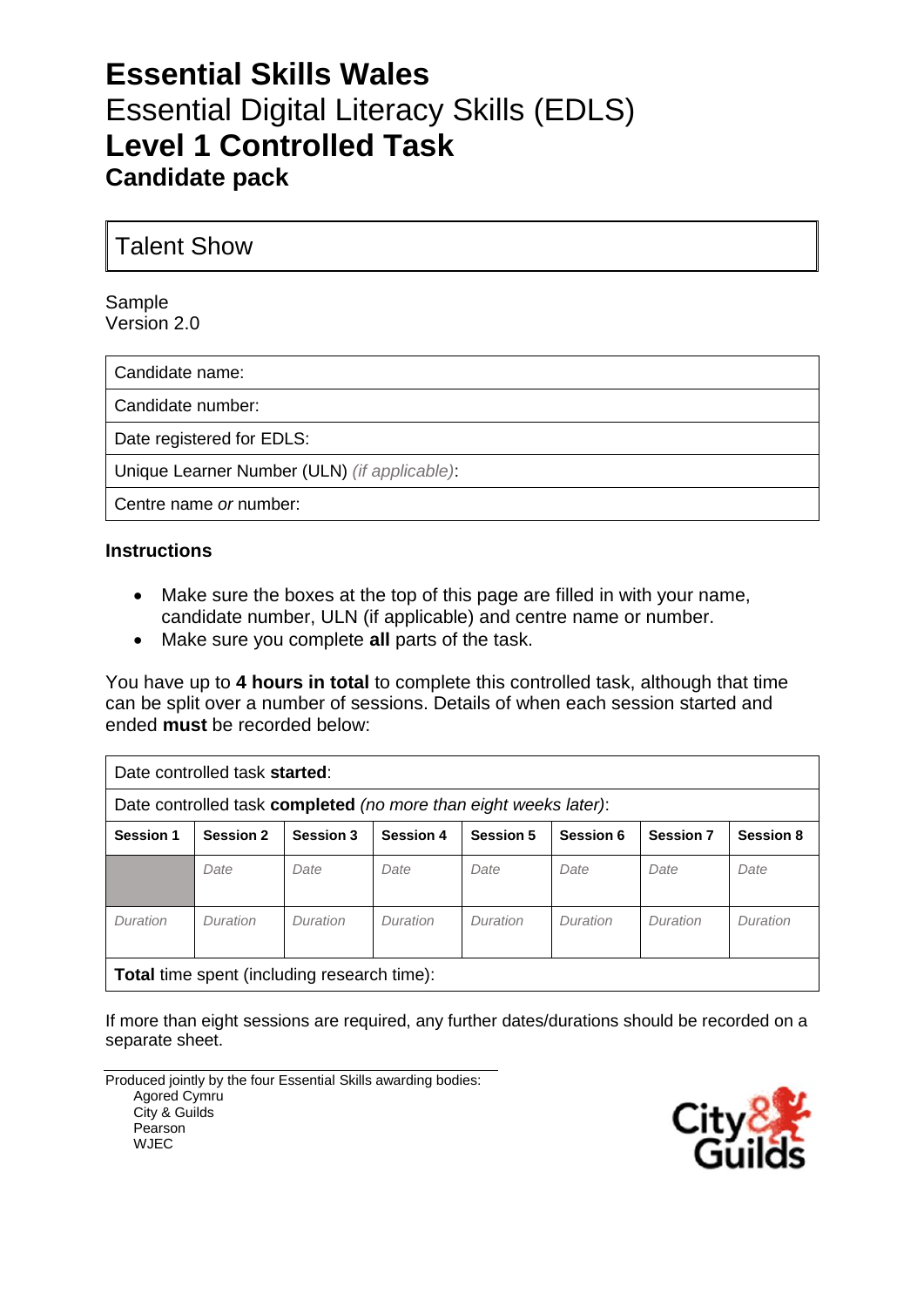**This task pack contains a scenario and a set of instructions. It also contains guidance for the Structured Discussion you will need to have with your assessor after completing the task.**

- Make sure you read through the scenario and instructions carefully before you start.
- You will be supervised throughout your time working on this task, although during that time you can use most of the equipment that would normally be available to you in a real-life situation (this will include accessing the internet).
- You are allowed research time outside of the working time when completing **Part 2** of the controlled task. This will be under controlled conditions.
- Although you will be working in collaboration, all work submitted must be **entirely** your own. You are not allowed to be given any help with the skills that are being assessed through this controlled task.
- Submit all of your work at the end of **each** session. You are not allowed to take any task materials away with you, or have access to these between sessions.
- Make sure you **sign the declaration** at the back of this pack at the end of your final session working on this task.

You must complete Parts 1, 2 and 4 of this task entirely on your own. You will need to work with at least two other people for Part 3 of this task.

### **Structured Discussion:**

Once you have completed the task you will take part in a Structured Discussion with your assessor. This may be one-to-one or as part of a small group.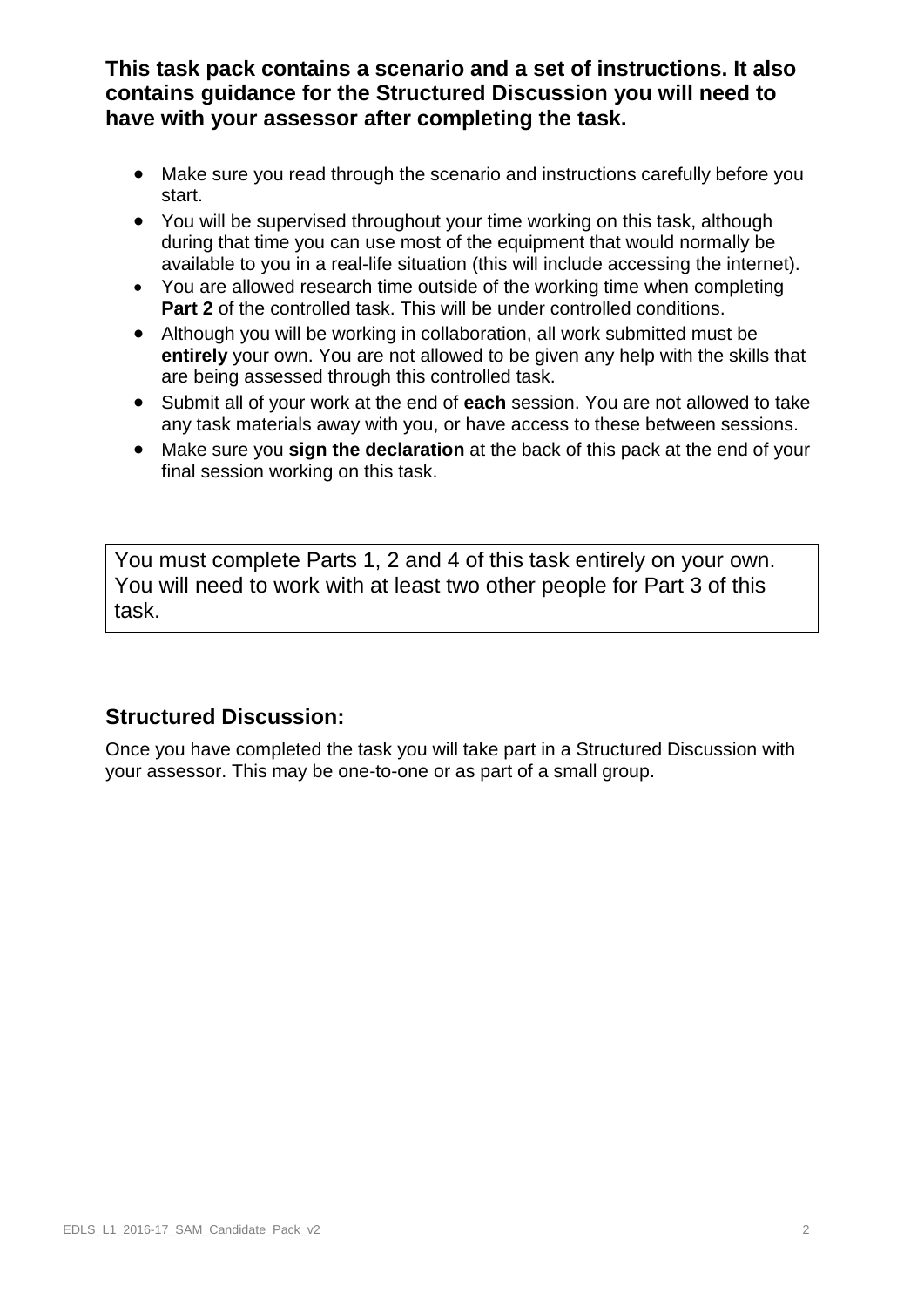### Task instructions: Talent Show

### **Scenario**

The popularity of talent shows in Wales has risen in recent years.

You have been asked to work with others to produce a multimedia resource to promote a talent show.

#### **Overview**

During the task you will have to carry out research and decide, in a team, how to present your information. You must create a multimedia resource. This could be a slide show, video or any other multimedia resource.

You must set up a structured filing system where you can store, retrieve and share information easily. The filing system must show that you can manage information as you develop and finalise the materials that will be used.

During the task you must identify the digital technologies and tools you will use to:

- search for information that you need
- share what you find with others
- draft the resource(s)
- develop the resource(s) to include different media e.g. graphics and sound
- bring together all the work in the final product.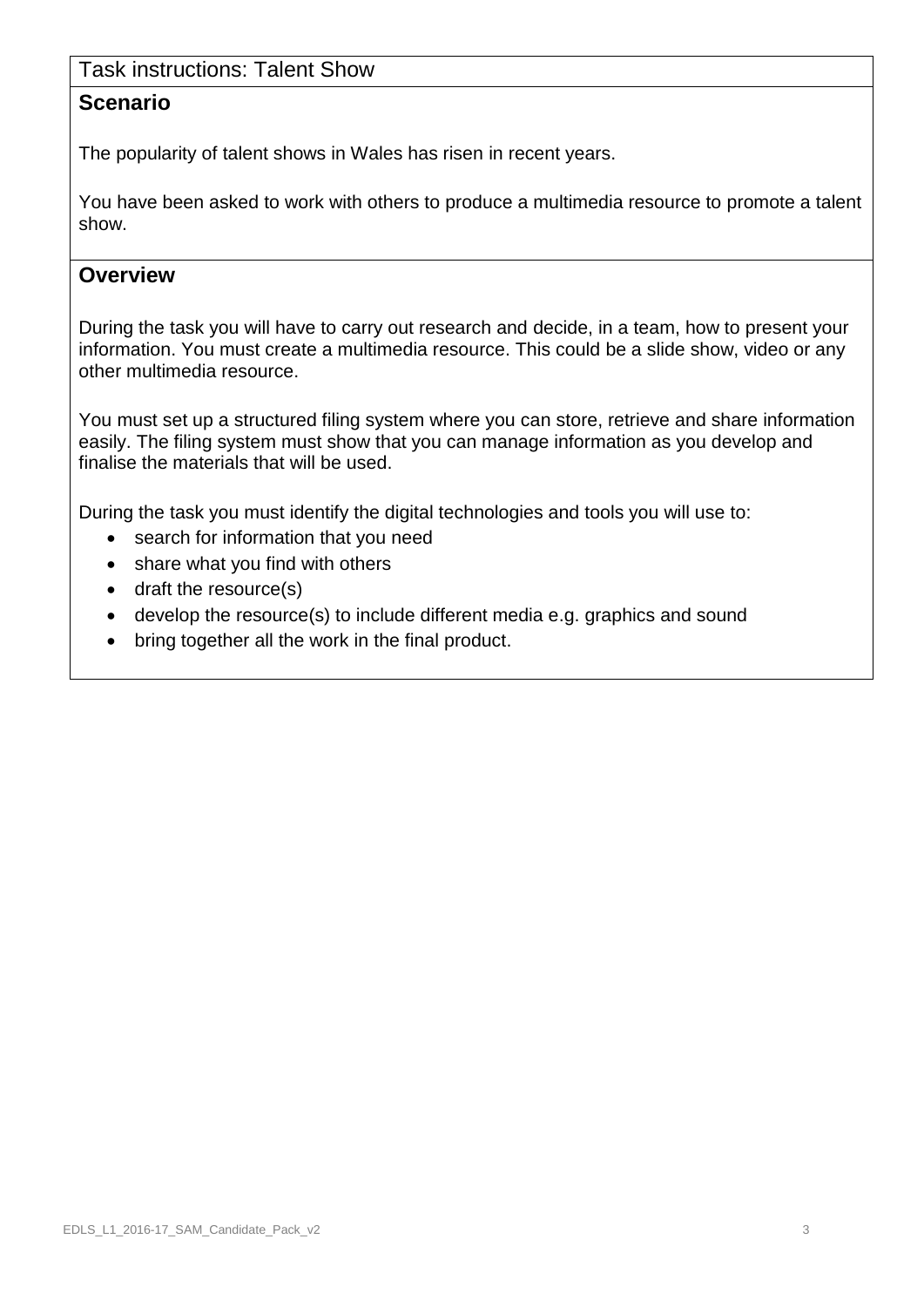## **Part 1 On your own:**

1.1 Set up a folder structure with at least one folder and two subfolders.

1.2 One of your subfolders should be used for plans and drafts and one for final resources. Your folder and file names must reflect their contents.

1.3 Create a file that you will use to store evidence and findings. In this file you will record details of:

- the device(s) you will use to complete this Controlled Task
- the digital tool(s) you will use to complete this Controlled Task
- at least two ways you will secure your digital data
- the findings from your research.
- 1.4 Store this file in an appropriate folder.

You can produce evidence for this task in the format of your choice. All files/evidence should be saved in the folder structure you have created.

#### **Part 2 On your own:**

To help develop your resource, carry out research and find information about talent shows. You will share what you have found in a team later in the task.

- 2.1 Research and record information on:
	- the types of prizes given at talent shows
	- examples of types of acts
	- a local celebrity who may judge the show
	- copyright free images/video of talent shows
- 2.2 Provide evidence of your research and show that you have:
	- used appropriate keywords and phrases
	- saved the information so that it is easy to find.
- 2.3 You must organise the information so that it is ready to share in a team.

Your work should be saved within the folder structure you created in Part 1.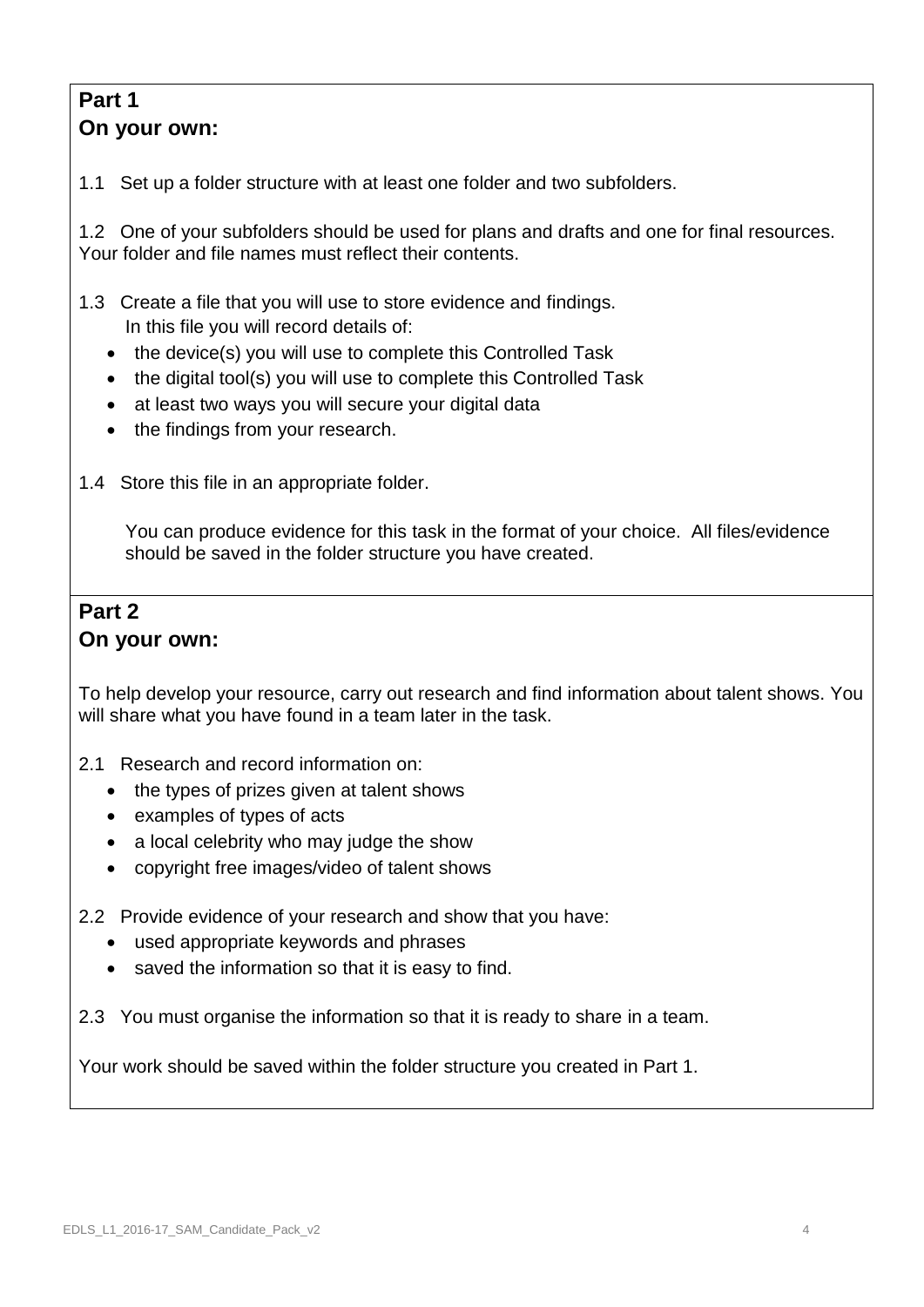## Part 3 Working with others:

Before deciding on the content of your multimedia resource, you need to share your findings in a team.

3.1 Use online communication to contact your team to agree on a method of real-time digital collaboration.

- 3.2 Use the real-time digital tool to collaborate by:
	- sharing your findings and asking for comments
	- commenting on at least one other person's findings.
- 3.3 Provide evidence to show how you collaborated. Give reasons why the methods used in 3.1 and 3.2 were successful or not successful.

Your work should be saved within the folder structure you created in Part 1.

## **Part 4**

### **On your own:**

You must design and create the multimedia resource that will be used to promote the talent show.

You must use at least one digital device and one digital tool appropriately.

4.1 Create the multimedia resource and include:

- appropriate information about the talent show (e.g. type of acts, local celebrity judge, types of prizes)
- at least two images/videos of talent shows
- appropriate use of at least four techniques (e.g. formatting, colour schemes, use of templates, timings, hyperlinks)

Your work should be saved within the folder structure you created in Part 1.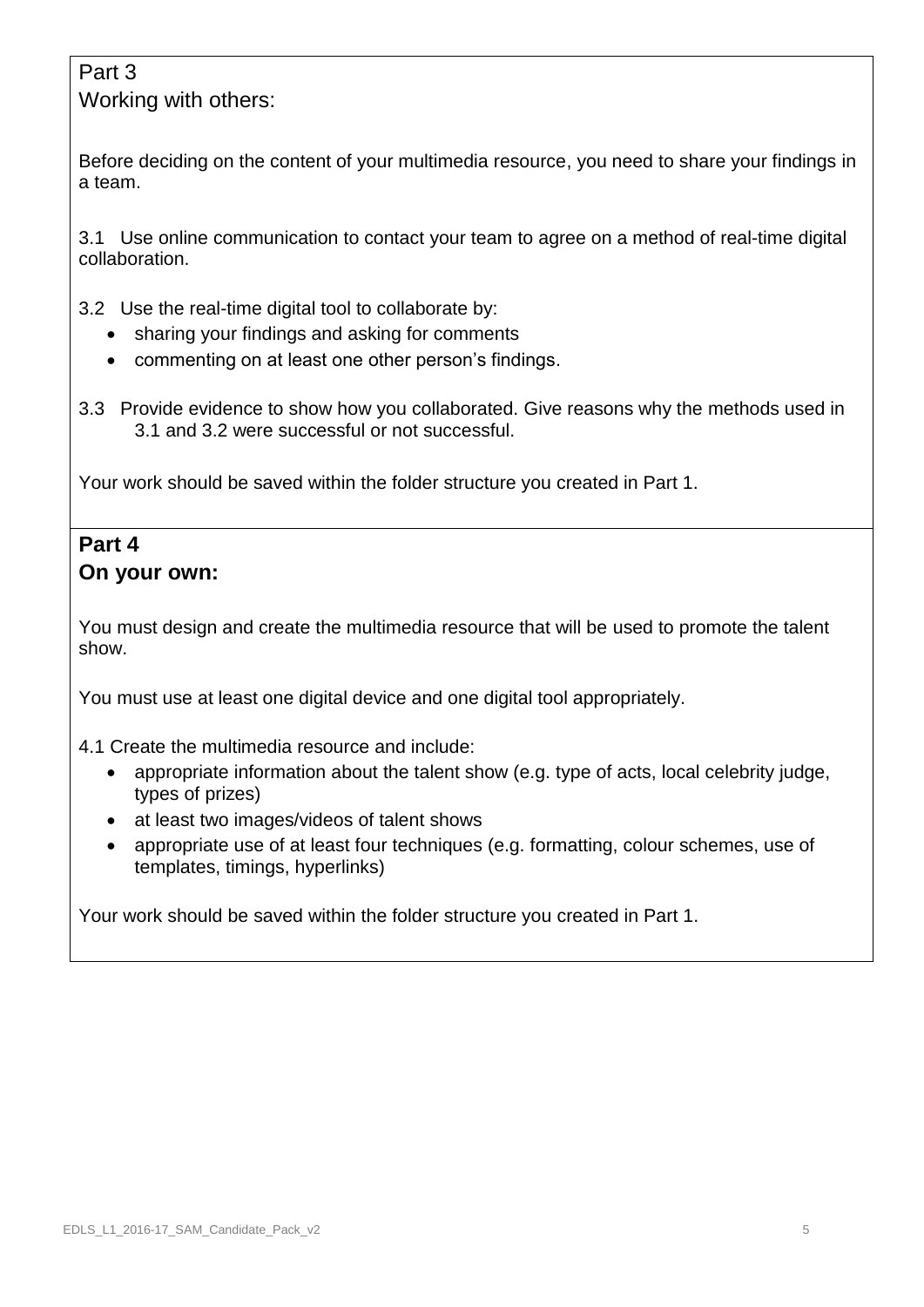*(This page has been deliberately left blank)*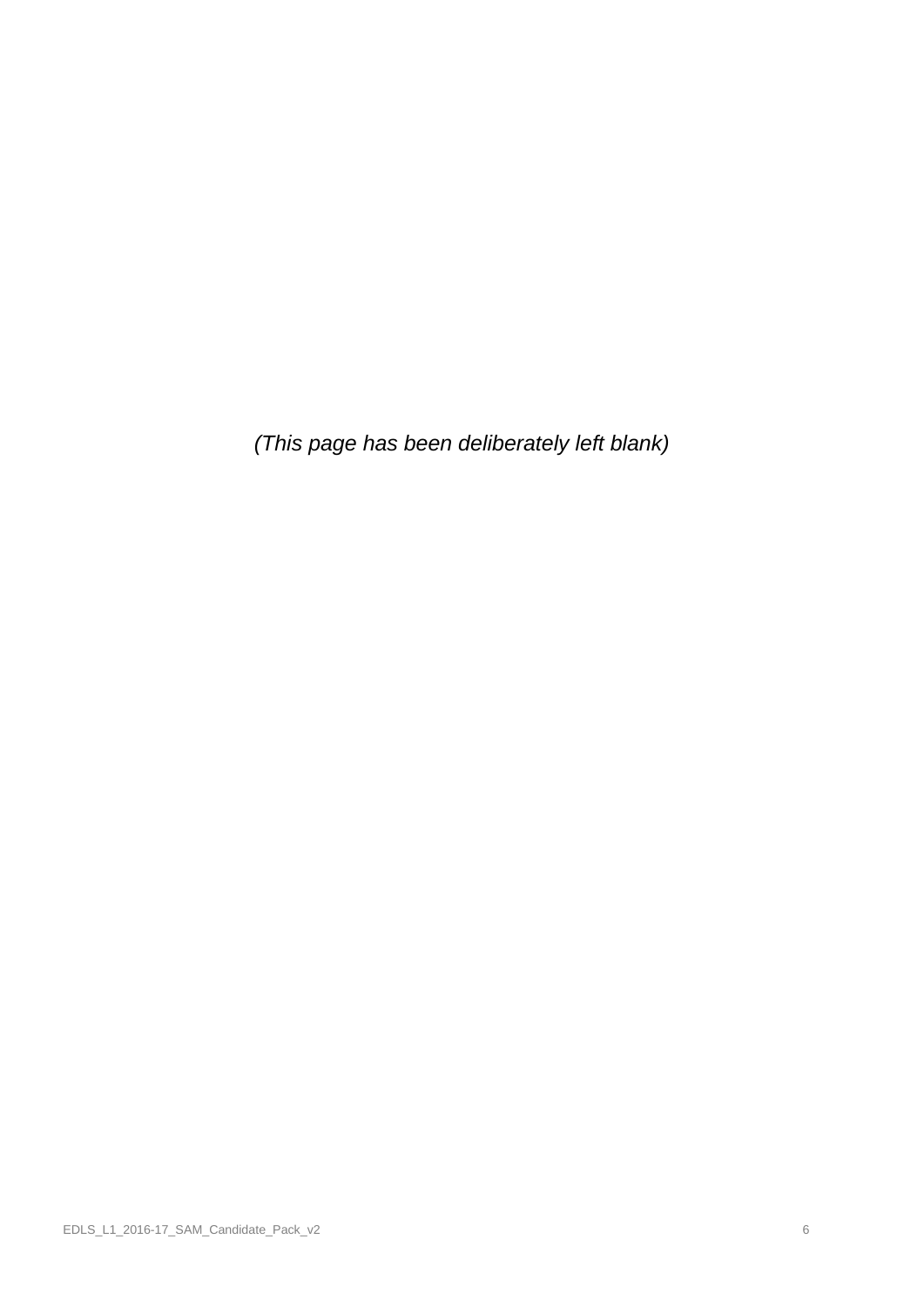The Structured Discussion can take place outside of the allocated time for the Controlled Task and after the 8 week working period.

## **Structured Discussion**

(to be completed after you have successfully finished your Controlled Task)

You must prepare for the discussion and submit any notes made.

You will be given the opportunity to discuss:

- how online information can impact on self and others
- likely problems that occur when using digital tools/technologies and what you can do to overcome them
- a common digital problem and solution
- the reasons why sources of information found in the task were relevant and reliable
- the potential benefits and risks of digital collaborative tools and their use
- how you used digital creativity in your final product to help make the information easy to understand and appealing.